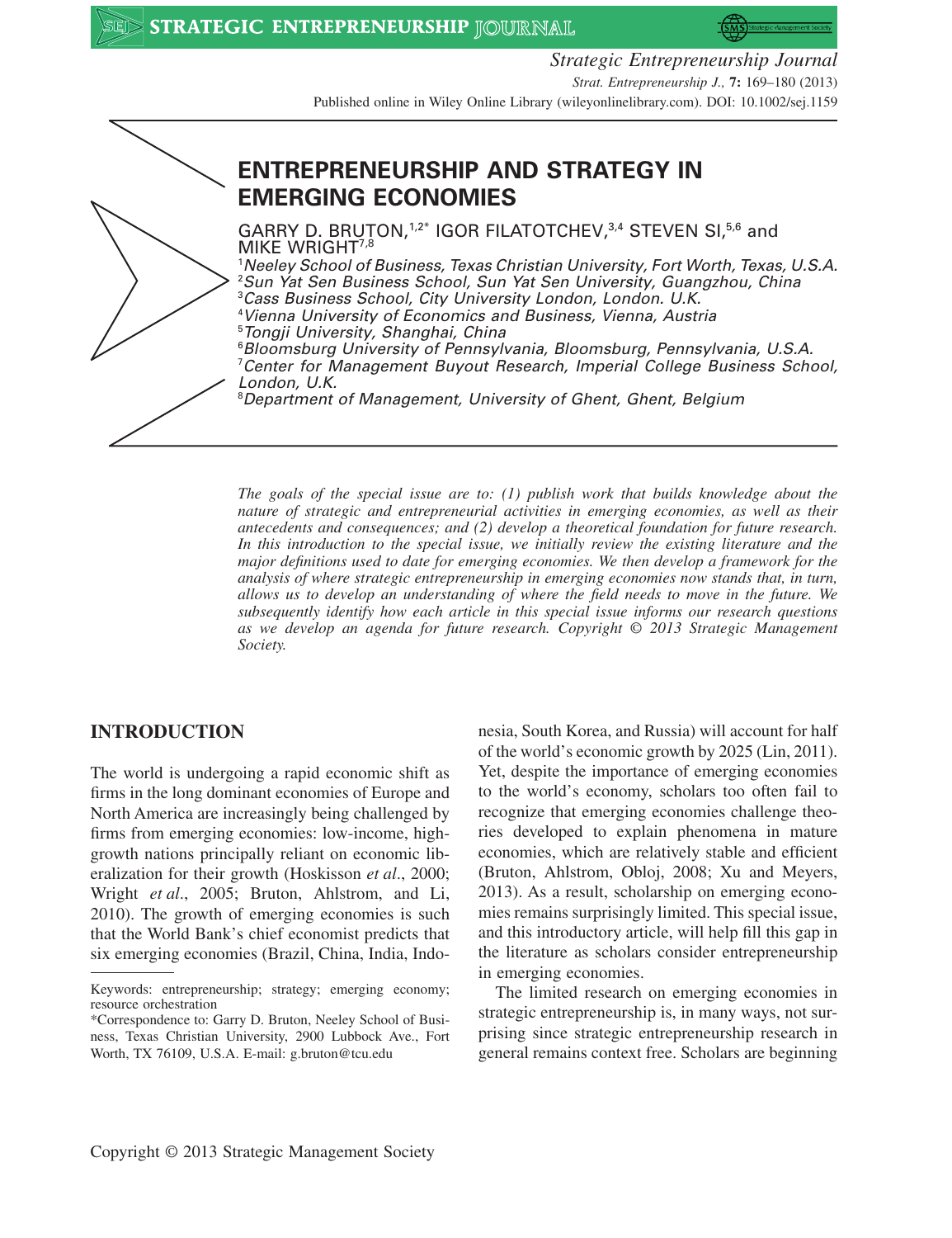to fill out strategic entrepreneurship's boundary conditions, especially in relation to family firms (i.e., Lumpkin, Steier, and Wright, 2011). Yet, emerging economies remain outside the typical focus of entrepreneurship scholars who still concentrate disproportionately on firms in the mature economies of Europe and North America. Indeed, we know from the existing pool of research on strategic and entrepreneurial activities in emerging economies that firms in emerging economies have unique differences (Ahlstrom and Bruton, 2006). Thus, scholars need to study entrepreneurship in its varied contexts, as the insights gathered from developed economies may be inappropriate for emerging economies (Zahra and Wright, 2011).

In this introductory article, we initially build a model to understand strategic entrepreneurship in emerging economies. This framework draws from both the entrepreneurship and strategy processes that occur in this specific context (e.g., Hitt *et al.,* 2011). We then utilize this framework to develop a future research agenda for strategic entrepreneurship in emerging economies. Finally, we review the articles in this special issue and how they help address the future research questions we raise. We selected the articles in this special issue from 82 initial submissions to the call for scholarly work that would: (1) build knowledge about the about the nature, antecedents, and consequences of strategic and entrepreneurial activities in emerging economies; and (2) help develop a theoretical foundation for future research. To develop the articles submitted for the issue, we held a conference at Tongji University, Shanghai, China, in May 2012 to discuss and move the articles toward publication. The articles appearing in this special issue underwent at least four rounds of revision, in addition to the special conference feedback.

### **STRATEGIC ENTREPRENEURSHIP IN EMERGING ECONOMIES**

#### **Defining an emerging economy**

In laying the foundation for understanding strategic entrepreneurship in an emerging economy, one must first define the term emerging economy. Past scholars have defined the term in multiple ways. The World Bank Economist Antoine van Agtmael first used the term 'emerging economies' as a replacement term to describe less developed countries in the 1980s. From these early efforts to examine emerging economies, scholars recognize that emerging economies are characterized by underdeveloped market-supporting institutions including weak laws and poor enforcement capacity of the formal legal institutions, referred to as institutional voids (Khanna and Palepu, 2000). Yet, others also recognized that to separate emerging economies from economies of those nations that are just poor, there is a need to incorporate the rapid pace of economic development and government policies favoring economic liberalization through the adoption of a free market system into the definition (Arnold and Quelch, 1998).

Integrating these different definitions, Hoskisson and colleagues (2000) defined an emerging economy as a low-income, rapid-growth country using economic liberalization as its primary engine of growth. These scholars went further to recognize that 13 former centrally planned economies moving to market economy are a unique subset of emerging economies, which they called transitional economies. Scholars have now built on the work by Hoskisson *et al*. (2000) to try to provide greater contextualization to the definitions of emerging economies. One of these definitional streams argues that factor endowments, such as natural resources found in classical economics, are an important element in defining emerging economies. For example, Wan and Hoskisson (2003: 28) argue that endowed factors 'used to produce goods or services (that is, used for transformational activities) are critical in defining emerging economies since such endowments impact the ability of firms to capture any value created.' More recent scholarship (e.g., Wright *et al*., 2005; Hermelo and Vassolo, 2010; Hoskisson *et al*., forthcoming) builds on the recognition of the impact of endowed factors to emphasize that both institutions and factor endowments impact emerging economies. The result is that factor markets form a basis for production activities in a specific country, and one needs to consider institutions that facilitate both production and distribution of generated rents through better contractual assurance in classifying economies as emerging.

The emerging economy definitions developed to date share the feature that they recognize that the environmental setting of a nation is critical to determining whether a nation is emerging or not. Too often scholars have tended to view the concept of which nations are emerging as static. But the dominant concept in the definition of an emerging economy is evolution and change.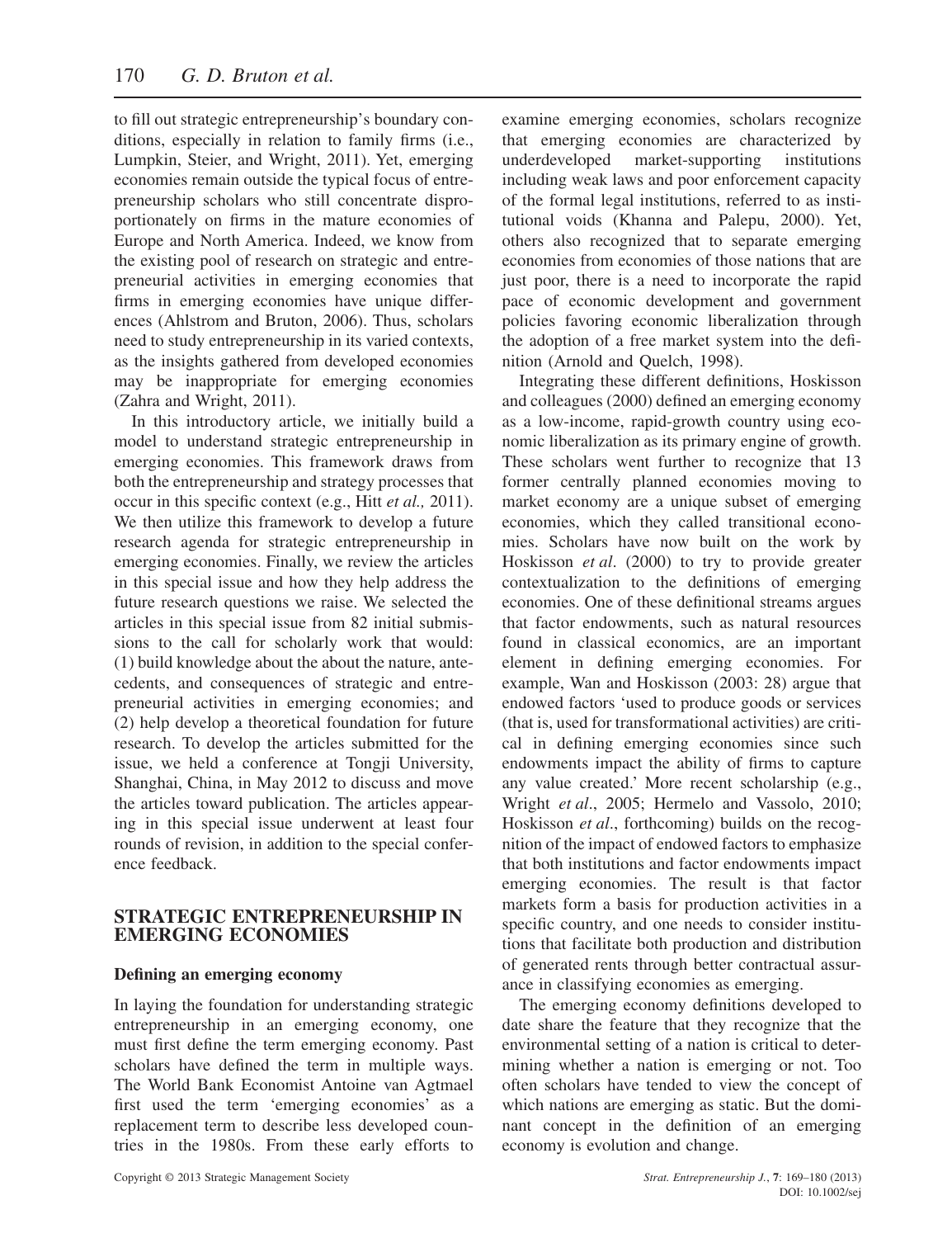# **FRAMEWORK OF STRATEGIC ENTREPRENEURSHIP IN EMERGING ECONOMIES**

We build on the definitions just established to argue that strategic and entrepreneurial actions of emerging economy firms are not uniform, but instead flow uniquely from the specific settings in which they occur. Thus, one must examine the contextual setting of the nation. However, variables beyond the context of the nation also impact what occurs in emerging economies. The entrepreneurial actions of firms in emerging economies are critical, yet scholars can view these actions along multiple different dimensions. Drawing upon the discussion of Hitt *et al*. (2011), there would appear to be two broad dimensions to entrepreneurial strategic actions. The first involves the micro-level processes that flow from the individual. These micro individual processes include concerns both about the individual, such as cognition (Abell, Felin, and Foss, 2008) and learning, which shape the entrepreneurial and strategic actions of the firm. Second, there are also macro-level concerns, including the gathering and structuring of resources. The micro/macro concerns then lead to a variety of entrepreneurial activities which, in turn, produce unique sets of performance outcomes in emerging economies. Figure 1 summarizes our framework for this view of emerging economy firms. We will look briefly at each of these variables in our framework (context, microprocesses, macroprocesses, entrepreneurial activities, outcomes) next.

# **Context**

A central element in understanding strategic entrepreneurship research in emerging economies is recognizing that different contexts in which scholars examine firms can cause/lead to heterogeneity among entrepreneurial firms (Shane and Venkataraman, 2000). Thus, rather than thinking of emerging economies as a uniform whole, scholars need to differentiate entrepreneurship into various contextual settings. Zahra and Wright (2011) identify four dimensions: temporal, institutional, social, and spatial. These four contextual settings each provide different perspectives on strategy in emerging economies. The temporal aspect recognizes the changes in context in terms of the particular phases of a firm's life cycle (Zahra, Filatotchev, and Wright, 2009). The institutional contextual setting concerns the effect of different institutional contexts. This

context includes the characteristics of the external environment and institutional contexts in which ventures emerge. The social contextual setting concerns the relationships among the various parties, such as sectorial configurations, alliance and trading partners, universities, investors, and parent corporations, and influence the emergence and development of ventures founded by entrepreneurs. The spatial contextual setting (Welter, 2011) denotes the geographical concentration of ventures and the dispersion of institutions that support these ventures.

# **Micro impacts on strategy**

The micro-level concerns of the firm impact strategy and, ultimately, the entrepreneurship that results. Although many entrepreneurial activities are resource constrained, emerging economies may pose particular challenges in this respect. Bricolage and effectuation approaches to entrepreneurship may be especially relevant in the development of emerging economies, as resources are scarce and markets underdeveloped (Sarasvathy, 2008; Baker and Nelson, 2005). The scarce resources of entrepreneurial firms in emerging economies lead to different forms of networking between entrepreneurs and others, including suppliers and government officials, to obtain needed resources (Le and Nguyen, 2009). The way in which entrepreneurs build these networks also differs from that of mature economies, with individuals in emerging economies focusing on different key considerations (Bruton, Khavul, and Chavez, 2011). Thus, financial constraints lead to differences in how firms in emerging economies gather resources. However, one would expect that a rich set of other microprocess differences exist in emerging economies. Overall, the examinations of how microprocesses in emerging economies impact on strategy remain limited to date (Kiss, Danis, and Cavusgil, 2012).

# **Macro impacts on strategy**

The macro nature of the given environment also impacts the entrepreneurial actions of a firm. As we noted in the discussion of microprocesses, resources are a key element that shapes entrepreneurship in emerging economies (Bruton, Ahlstrom, and Puky, 2009). Entrepreneurs must address at a macro level not the location of resources, but the selection of resources to utilize and, ultimately, the capabilities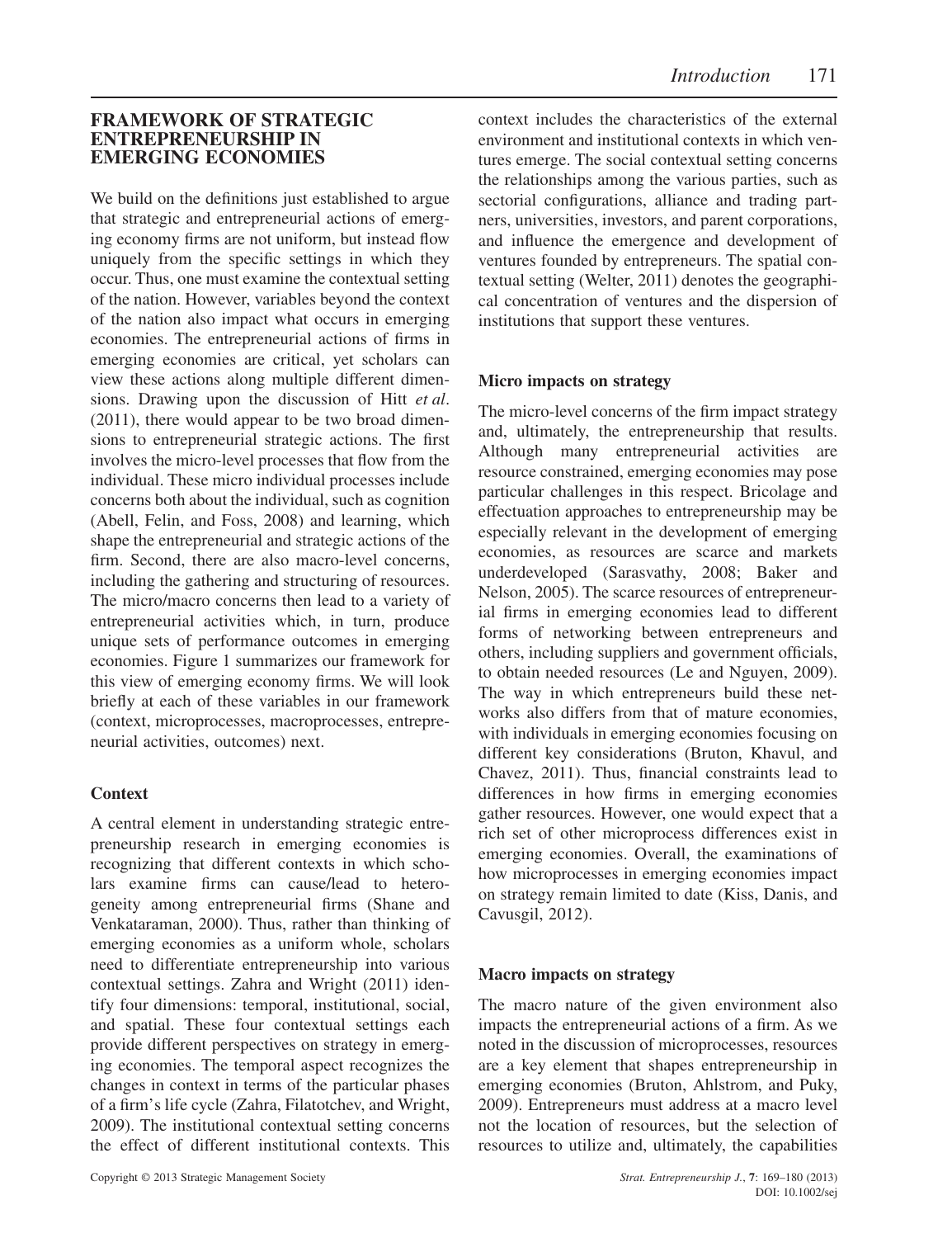

Figure 1. Emerging economy strategic entrepreneurship

to develop in order to use those resources (Lu *et al*., 2010). Resources are difficult to obtain in emerging economies, but which packages of resources to utilize and how to build those packages of resources in order to develop a competitive advantage through some capability becomes central to the entrepreneurial firm success. For example, Hoskisson *et al*. (forthcoming) argue that traditional emerging economies suffer from both the lack of institutional development and the lack of infrastructure and factor market development. However, much has changed as nations have modernized their infrastructures and institutions. Increasingly, there is significant variance in infrastructure and institutional development of nations. Hoskisson *et al*. (forthcoming) argue that, as a result, some nations are neither emerging economies nor developed economies. Such macro-level diversity can lead, in turn, to substantial differences in strategic entrepreneurship since macro-level factors set up boundary conditions for the firm-level decision-making process.

#### **Variety of entrepreneurship**

The context in which a firm operates, in combination with the micro and macro aspects of the firm, leads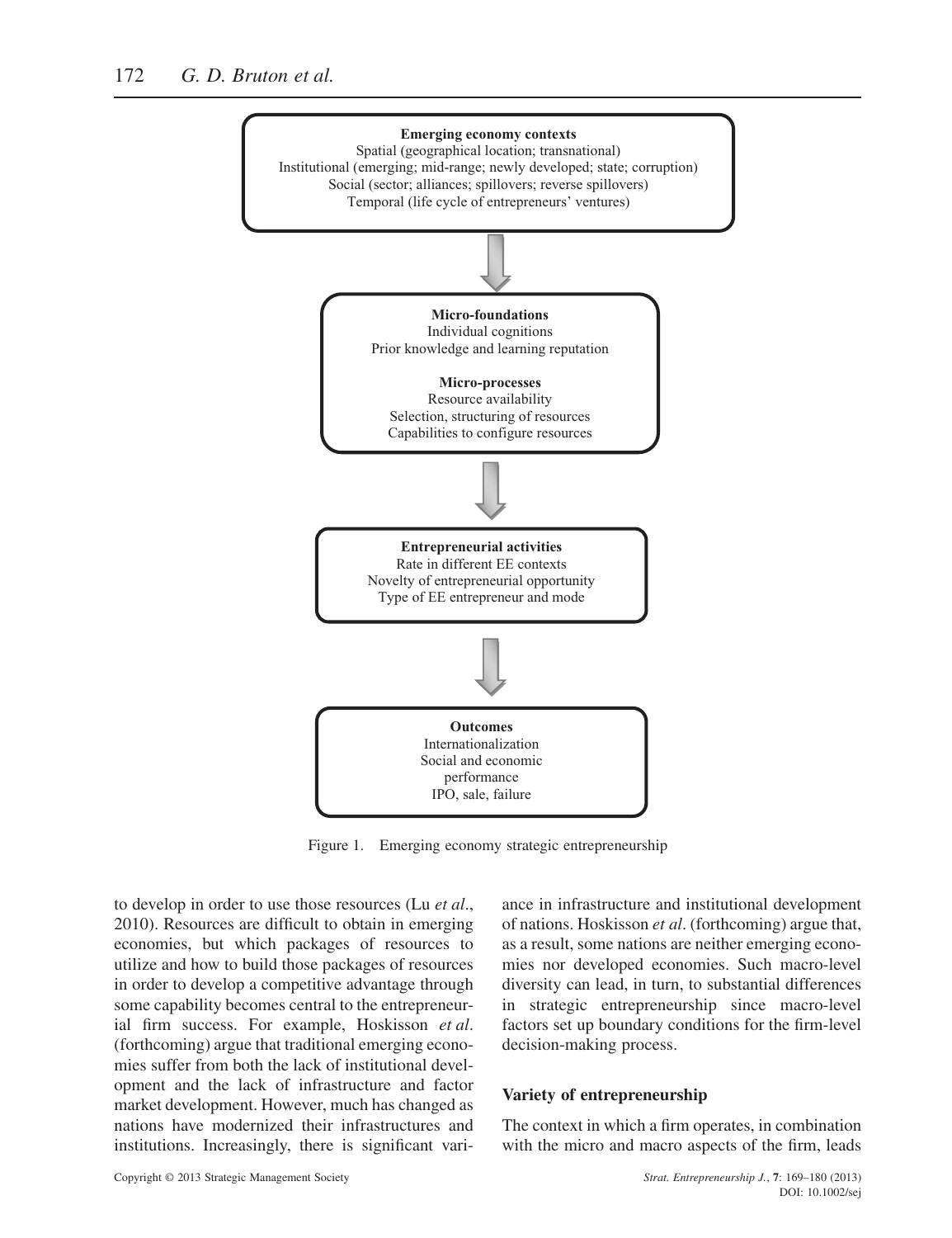to a variety of potential entrepreneurial activities. Zahra and Wright (2011) distinguish among the rate, magnitude of novelty, and type of entrepreneurial activities as key to understanding the variety of resulting entrepreneurship in an emerging economy.

### *Rate*

Rate refers to the number of ventures being created (or added to existing businesses or generated through the spin-off or management buyout of existing activities) by entrepreneurs and entrepreneurial corporations either individually or within a sector or economy. The rate of entrepreneurship can be very different in emerging economies. The difference in rate may occur, in part, because of the difference in the nature of entrepreneurship. In emerging economies, entrepreneurship is often informal since entrepreneurs do not register with the government (Webb *et al*., forthcoming). For example, the GDP estimates of informal economies unsurprisingly translate to approximately 65 percent of employment in Asia, 51 percent of employment in Latin America, and 72 percent of employment in North/Sub-Saharan Africa (International Labour Office, 2002).

In emerging economies, activities that may not exist in mature economies, such as privatization of (or parts of) state-owned entities, impact the rate of entrepreneurship. Such privatization can be the basis for the creation of corporate entrepreneurial activities as managers become released from the constraints of state bureaucracies. While attention often focuses on privatization through initial public offering (IPO) of central government-owned activities, privatization may also occur at local government levels and may involve smaller activities (Wang *et al*., 2012). The generation of entrepreneurial ventures involving different levels of government raises interesting questions concerning the nature of continuing interference of government officials in the running of the businesses, including the role of political networks and the division of gains from future performance (Sun, Wright, and Mellahi, 2010). In some emerging economies, family firms may be an important source of entrepreneurial activity. In others, notably former Communist countries, family firms may become a significant feature of the entrepreneurial landscape as a market economy becomes more established. In a general context of entrepreneurial deficits among the domestic population, nationals who return to their home country after gaining experience in developed commercial environments may develop entrepreneurial activities in emerging economies (Wright *et al*., 2008).

### *Magnitude of novelty*

Magnitude of novelty refers to the extent to which an entrepreneurial venture is new to the market in terms of new or existing knowledge. In emerging economies, the magnitude of novelty may vary considerably. On the one hand, new ventures may not be particularly novel in terms of knowledge that exists in developed economies, but they provide low-cost opportunities and can be sold into these economies through transnational entrepreneurs. On the other hand, novelty may be evident in the development of new forms of low-cost products for sale within emerging economies, notably to lower income groups. A further element of novelty, often overlooked in the focus on low-cost production, is the development of high-tech products as some emerging economies develop highly educated workforces. These more novel forms of entrepreneurial activity may become more important as emerging economies develop.

### *Type of entrepreneurial activities*

Type of entrepreneurial activities refers to the multitude of potential differences in knowledge sources through which to identify opportunities, the diversity of organizational forms in a market, and the number and diversity of proprietary processes in a market. For example, returning entrepreneurs (e.g., individuals who return to their home countries after education and/or employment in developed economies) may bring knowledge and capabilities from developed economies that both can fill gaps in emerging economies and provide spillover knowledge benefits to domestic entrepreneurs (Liu *et al*., 2010).

# *Different dimensions of variety of entrepreneurship*

Thus, the rate of entrepreneurial activities in a given nation, the novelty of the entrepreneurial opportunities that the firm can take advantage of, and the type of entrepreneurship in the given location can impact the entrepreneurship in the firm in a rich range of ways.

Although we illustrate these key concepts here, scholars should recognize that what we have presented is not an exhaustive list of the activities that impact the variety of resulting entrepreneurship in emerging economies. Further, scholars should note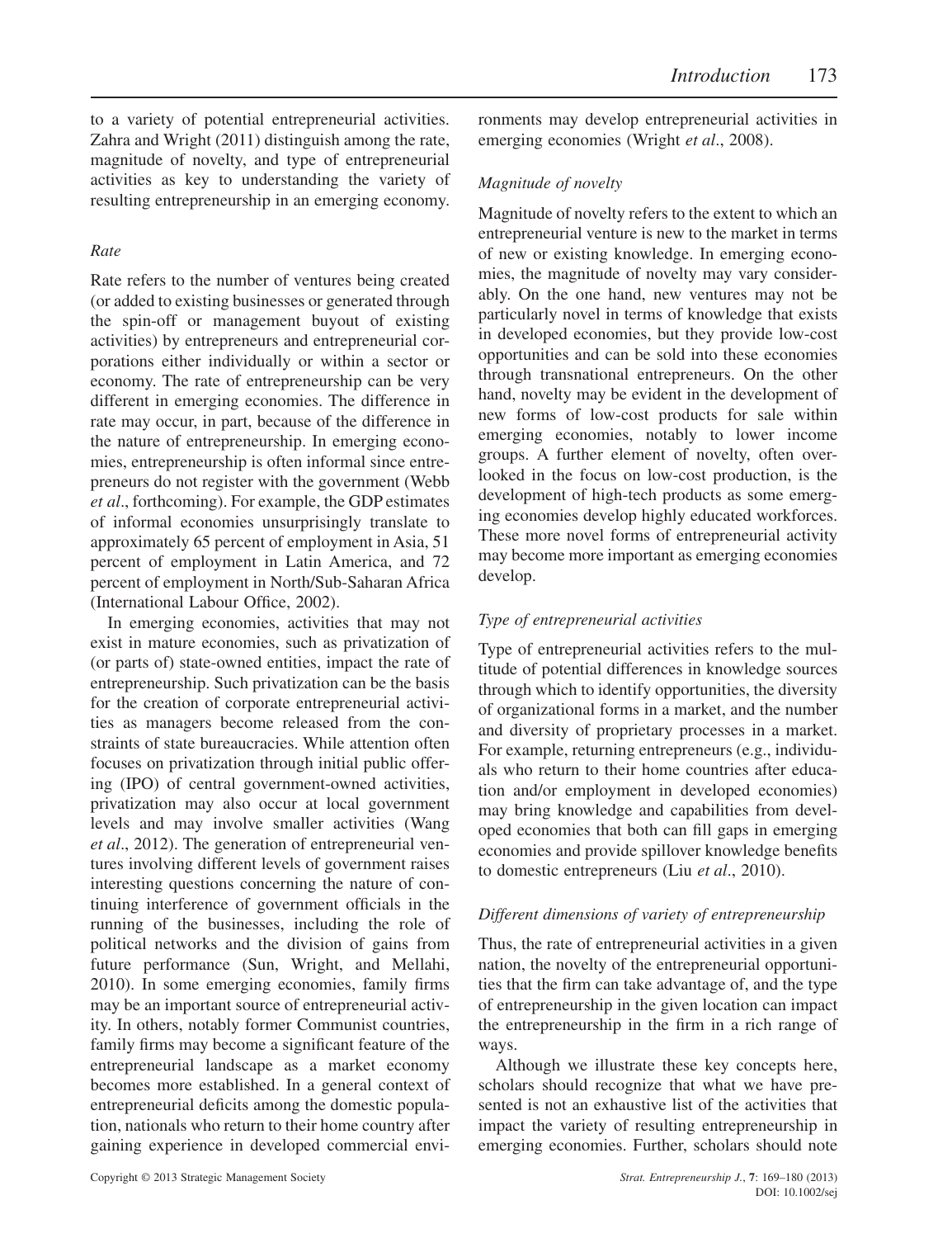that while we present the micro- or macro-level variables separately, these variables do not act in isolation. The micro and macro variables impact each other and ultimately generate the performance outcomes that the firm experiences.

#### **Performance outcomes**

The last variable in our framework is performance outcomes. The performance outcomes that scholars consider in their research can vary. The variables examined can range from financial to social impacts. Much attention has focused upon the challenges in developing entrepreneurial activities in emerging economies as drivers of macroeconomic growth, but socially oriented entrepreneurship may also be of special relevance in the context of some of the poorer emerging economies. Although supposedly highly resource constrained, entrepreneurial firms from emerging economies are increasing their internationalization activities. Interesting interactions arise among the role of home country governments in facilitating internationalization, the lack of resources and capabilities available to domestic entrepreneurs, and the availability of returning and transnational entrepreneurs with overseas networks.

### **Overview of the model**

The model presented in Figure 1 integrates the recognition that context is central to understanding not only the nature of an emerging economy, but also the resulting entrepreneurship and outcomes. However, context alone does not generate differences in the entrepreneurship and strategy of emerging economies. The macro variables noted earlier are also central in generating these differences. The result is that the model generated here provides a means to organize the differences in firms as we consider forces that impact the development of entrepreneurship and strategy in a firm. But it also allows scholars to understand the elements that generate the specific differences we see in emerging economy entrepreneurship and strategy.

# **FUTURE RESEARCH**

Recognizing the issues highlighted in the discussion so far led us to make two key points about future research on strategic entrepreneurship in emerging

economies. The first point is the nature of the definition of emerging economies adopted by scholars and how it is evolving over time. The second point concerns a set of research questions that build on the contextual issues identified and specific questions that arise in four dominant types of entrepreneurship —informal entrepreneurs, global entrepreneurs, family entrepreneurs, and corporate entrepreneurs. While these four types of entrepreneurship are not inclusive of all types of entrepreneurship, they are the dominant forms. Looking at each of these types will allow us to better discuss in specific the direction of future research. We will look at these two concerns for future research in greater depth next.

#### **Evolution of what is an emerging economy**

One of the key issues for scholars is recognizing that emerging economies do not stand still. As we noted before, the definition of an emerging economy includes low-income, high-growth nations that rely principally on economic liberalization for their growth (Hoskisson *et al*., 2000). However, many nations that were poor as economic liberalization swept the world in the 1990s are not poor today (Hoskisson *et al*., forthcoming). For example, in the 1990s, scholars could easily have classified Poland as an emergent economy. But today, Poland is a member of the European Union (EU) and has one of the highest growth rates and incomes in the EU. Thus, it would be a mistake to classify Poland, or former Soviet Bloc countries such as the Czech Republic or Hungary, as emergent. In contrast, some nations that scholars would not have classified as emergent 20 years ago—since they were not fast growing or they were too underdeveloped—should no longer be considered emergent. These fastgrowing nations include Mongolia and Kazakhstan in Asia and Angola and Ethiopia in Africa (to just name a few), which, to date, scholars have not examined. However, some economies that once appeared to be emergent have stagnated, if not gone backward, as market and political reforms have stalled.

Thus, scholars need to recognize that an emergent economy is an evolving concept and that scholars cannot uniformly consider nations as emerging over time. Scholars and editors must be particularly diligent in their research so they do not use outdated classifications of nations as emerging. Scholars must recognize the dynamic aspect of the term 'emerging economies' for the term to be meaningful. Recognizing the need for care in categorizing countries as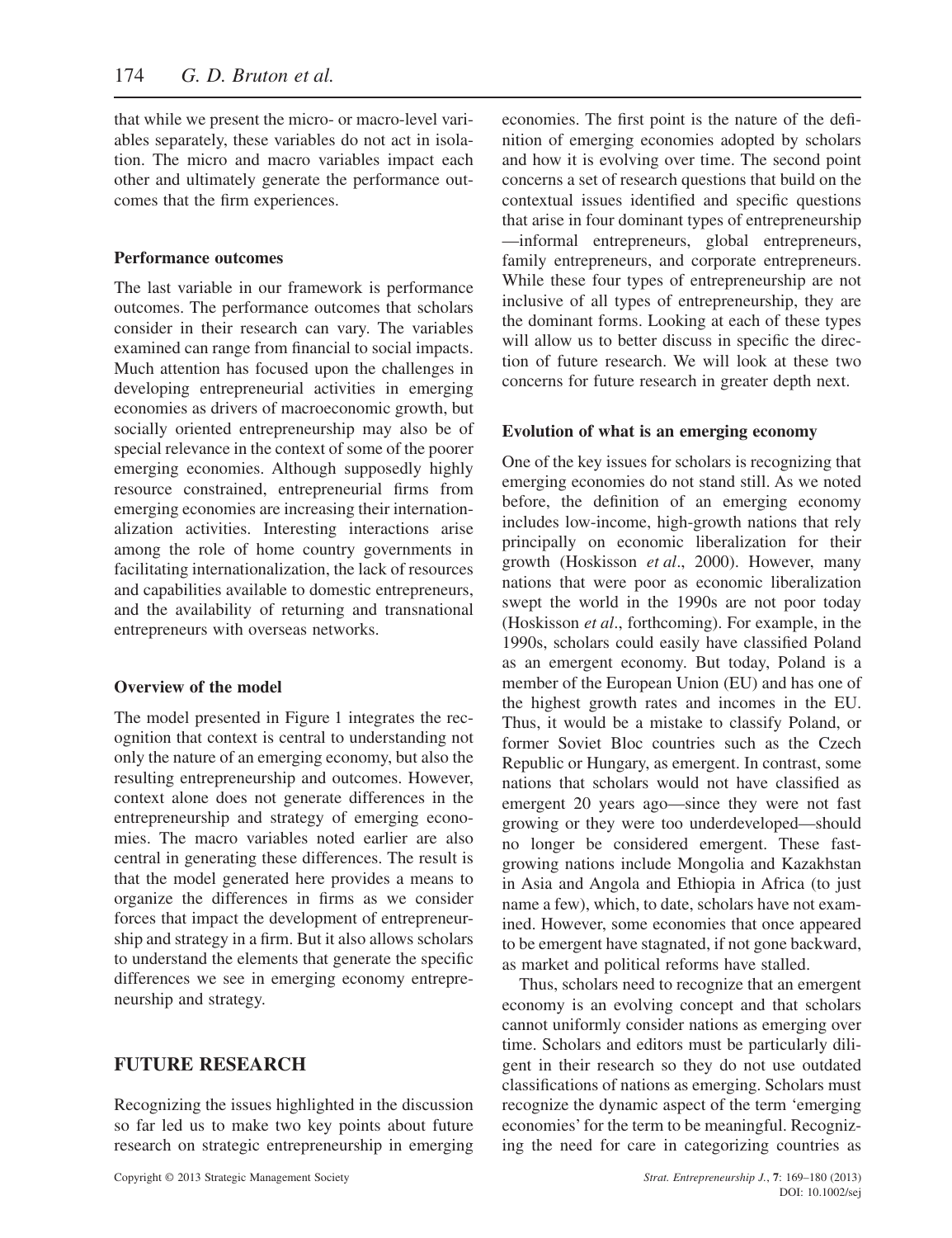emerging economies opens up possibilities for a research agenda that examines the determinants of the state of evolution of different emerging economies and the implications and challenges for strategic entrepreneurship in these countries. From a policy perspective, such heterogeneity also implies the need for the introduction of more fine-grained approaches to support for entrepreneurship that recognizes contextual idiosyncrasies.

# **Topics to examine**

Scholars can develop a potential future research agenda using the concepts discussed in Figure 1. Specifically, we focus on the four contextual settings we've identified (temporal, institutional, social, and spatial) and four major types of entrepreneurship (informal entrepreneurs, global entrepreneurs, family entrepreneurs, and corporate entrepreneurs) scholars have examined extensively in the past. Table 1 summarizes these research topics in terms of specific questions that impact emerging economy research.

# *Temporal*

Temporal factors have implications for the life cycle of all four types (informal entrepreneurs, global entrepreneurs, family entrepreneurs, and corporate entrepreneurs) of entrepreneurship in emerging economies. Yet, the specific implications for each type may differ, perhaps influenced by the rate of evolution of the emerging economy and interaction with institutional developments. At present, we lack insights into these temporal processes. We will discuss this lack of insights in greater detail later.

# *Spatial*

Spatial dimensions of context include both crossnational and regional dimensions within an emerging economy. With respect to the cross-national dimension, scholars have recognized the role of returning entrepreneurs, yet scholars still do not understand well the entrepreneurs' location decisions within their home countries. For example, do they seek to locate in the city where they grew up or do they make decisions based primarily on economic factors relating to the location of customers and suppliers? Family entrepreneurs may also have important cross-national dimensions. Family businesses in the emerging economy may have links with family

Copyright © 2013 Strategic Management Society *Strat. Entrepreneurship J.*, **7**: 169–180 (2013)

members that have emigrated to developed economies or they might provide the local networks for returning entrepreneurs. In large, former centrally planned emerging economies, where large corporations may be geographically spread, the evolution of a market economy may have implications for the extent to which corporations continue to be so widely spread or retrench to more commercially attractive areas.

A further spatial dimension concerns the implications of entry by foreign entrepreneurs or corporations, such entry generating domestic entrepreneurship within a particular locality within an emerging economy. On the one hand, such entry might threaten fragile nascent domestic entrepreneurs. On the other hand, competition from foreign entrepreneurial firms brings new modes of delivery that may stimulate more innovative entrepreneurial behavior. Besides the pressure from such product market competition, there may also be learning spillovers for domestic entrepreneurs. As emerging economies evolve, the creation of a significant middle class, with aspirations informed by exposure to 'Western' culture, emphasizes that demand side conditions are changing that open up new opportunities for entrepreneurs if they can adapt. These spatial changes may also call forth a need for traditional domestic entrepreneurs to change their temporal mindset to become more attuned to a changing environment. Interesting research opportunities include the prospect for studies of local industry dynamics in such contexts, which could include consideration of the exit of traditional entrepreneurs alongside the entry of new ones.

# *Institutions*

Institutional regulations likely influence both the legal form of entrepreneurship and the rules of the game by which each operates. Further, as the institutional context evolves, different forms of entrepreneurship may become more or less viable. For example, informal entrepreneurship may prevail in the context of weak institutional frameworks in the early stages of emerging economies. The interaction between the environmental context and entrepreneurial behavior may lead to performance outcomes that do not necessarily benefit the society in an emerging economy context. In particular, corruption and weak legal institutions may result in an unproductive dark side of entrepreneurship that crowds out productive entrepreneurship and hinders economic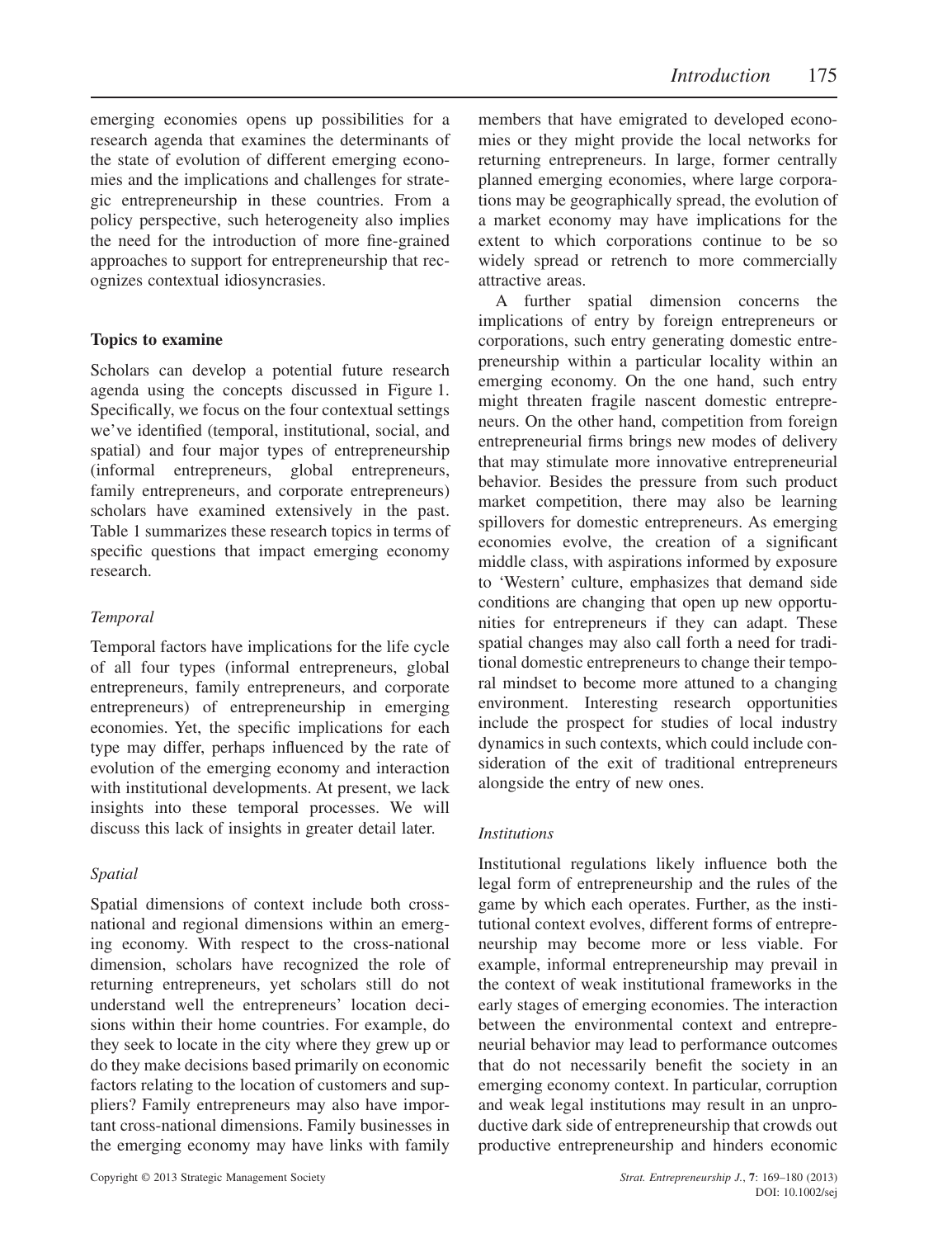| Table 1.                           |                          | Some research themes for entrepreneurs in emerging economy contexts                                                                                                                                                                                                                                                                                                                                                                                                   |                                                                                                                                                                                                                                                                                                           |         |                                                                                                                                                                                                                                                                                                                              |                          |                                                                                                                                                                                                                                                                                                                                                                        |
|------------------------------------|--------------------------|-----------------------------------------------------------------------------------------------------------------------------------------------------------------------------------------------------------------------------------------------------------------------------------------------------------------------------------------------------------------------------------------------------------------------------------------------------------------------|-----------------------------------------------------------------------------------------------------------------------------------------------------------------------------------------------------------------------------------------------------------------------------------------------------------|---------|------------------------------------------------------------------------------------------------------------------------------------------------------------------------------------------------------------------------------------------------------------------------------------------------------------------------------|--------------------------|------------------------------------------------------------------------------------------------------------------------------------------------------------------------------------------------------------------------------------------------------------------------------------------------------------------------------------------------------------------------|
|                                    |                          | Informal entrepreneurs                                                                                                                                                                                                                                                                                                                                                                                                                                                | Global entrepreneurs                                                                                                                                                                                                                                                                                      |         | Family entrepreneurs                                                                                                                                                                                                                                                                                                         |                          | Corporate entrepreneurship                                                                                                                                                                                                                                                                                                                                             |
| Temporal                           | $\overline{\mathcal{N}}$ | ς.<br>formal, how long is this process, and<br>As firms evolve from informal to<br>How do different notions of time<br>formal/informal entrepreneurial<br>what influences this evolution?<br>influence the nature of<br>activities?                                                                                                                                                                                                                                   | enter their home markets. How long<br>entrepreneurial firms often return to<br>development phase is experience<br>impact this springboard type of<br>is this process and what factors<br>For how long over the venture<br>from working abroad useful?<br>Emerging economy global<br>internationalization? | ή,      | To what extent does the role of extended<br>What distinctive challenges are faced in<br>maintaining family entrepreneurs over<br>families mean that multigenerational<br>networks of family entrepreneurs<br>develop over time, how do these<br>facilitate resource orchestration,<br>and how sustainable are they?<br>time? | $\sim$                   | and greater uncertainty, is the timing<br>corporate entrepreneurship develop<br>Due to greater resource constraints<br>in emerging economies over time?<br>of the corporate entrepreneurial<br>How and to what extent does<br>process different?                                                                                                                       |
| geography<br>(spatial)<br>Economic | $\overline{\mathcal{C}}$ | نہ<br>$\overline{c}$<br>To what extent is there a mismatch<br>between the need to stimulate such<br>mobility and entrepreneurs' ability<br>economies, both formal and<br>Why do firms in emerging<br>informal, cluster together?<br>do so?                                                                                                                                                                                                                            | When global entrepreneurs return to<br>enter their home economies, which<br>How do experiences gained abroad<br>returning entrepreneurs affect their<br>and global networks developed by<br>location decision within emerging<br>part of their home market do they<br>seek to enter?<br>economies?        | ξ.<br>₹ | To what extent do family entrepreneurs<br>How do family connections facilitate<br>operate across different geographical<br>transnational and international<br>entrepreneurship?<br>areas?                                                                                                                                    | $\overline{\mathcal{C}}$ | How does corporate entrepreneurship<br>As corporations expand abroad, what<br>different regions in different types of<br>emerging economies with different<br>relationships with distant parents?<br>economy firms and does such an<br>internationalization on emerging<br>differ in corporations located in<br>effect differ geographically?<br>is the impact of such |
| <b>Institutions</b>                | $\overline{c}$           | ς.<br>formal and informal entrepreneurship<br>differ between institutional contexts<br>ە<br>that firms of a certain size or started<br>development, it is a normative valu<br>by certain class are to be informal,<br>How does the institutional context<br>and when these contexts change?<br>How does the balance between<br>shape positive versus negative<br>If, rather than institutional<br>dimensions of informal<br>how does that impact<br>entrepreneurship? | abroad on their ventures and resource<br>What is the influence of institutional<br>supports and restrictions on foreign<br>entry into emerging economies?<br>source of returnee's experience<br>overcome voids of institutional<br>How do global entrepreneurs<br>orchestration?                          | ς.      | How do institutional frameworks affect<br>the structure of entrepreneurial family<br>institutional development facilitate or<br>To what extent do different levels of<br>frustrate the prevalence and goals of<br>family entrepreneurship?<br>firms?                                                                         | $\sim$                   | impact corporate entrepreneurship in<br>To what extent do different levels of<br>institutional development within a<br>How does intellectual protection<br>facilitate or frustrate corporate<br>particular emerging economy<br>different economies?<br>entrepreneurship?                                                                                               |
| Socia                              | $\sim$                   | ς.<br>Ō.<br>How does the use of these network<br>family, political, and commercial<br>To what extent do informal<br>entrepreneurship analysis?<br>as economies develop?<br>entrepreneurs utilize<br>networks?<br>change                                                                                                                                                                                                                                               | provide access to diverse sources of<br>What is the nature of the networks<br>utilized when individuals become<br>How does the social capital from<br>experience in the host country<br>global entrepreneurs develop?<br>knowledge and how is this<br>returnees?<br>$\div$                                | ς.      | To what extent does family social capital<br>effective in emerging economies than in<br>To what extent is the social capital of<br>substitute for political social capital?<br>family entrepreneurs more or less<br>developed economies?                                                                                     | $\sim$                   | impact in emerging economies than<br>Does corporate entrepreneurship in<br>emerging economies have broader<br>What is the impact of learning on<br>corporate entrepreneurship?<br>in mature economies?                                                                                                                                                                 |

Copyright  $©$  2013 Strategic Management Society

, **7**: 169–180 (2013) DOI: 10.1002/sej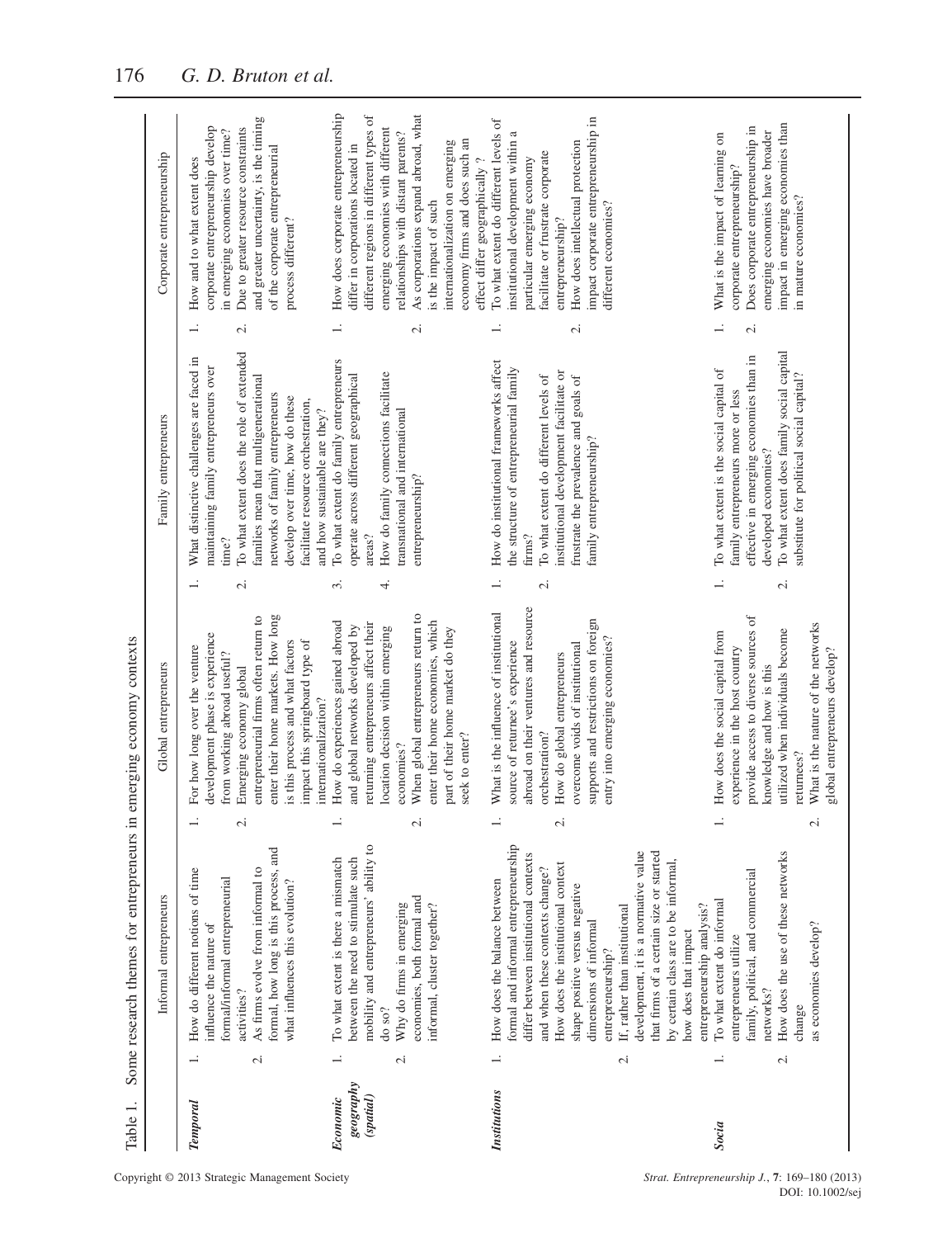development. We need further analysis of the extent, impact, and processes involved in productive versus unproductive entrepreneurship in emerging economies.

Hoskisson *et al*. (forthcoming) suggest that the business strategies firms build in emerging economies are shaped by a specific constellation of institutions and resources available to an incumbent firm. However, these factors represent a necessary but not sufficient condition for a successful business strategy. The firm's strategic outcomes are also shaped by its entrepreneurial orientation and resource orchestration capabilities. Strategic entrepreneurship represents an attempt to synthesize the resourcebased perspective from the strategy literature with opportunity recognition from entrepreneurship. This approach emphasizes the need to select and structure requisite resources and capabilities while simultaneously accumulating, bundling, and leveraging these resources to generate competitive advantage. The entrepreneur's resource selection and configuration process is influenced by the contexts in which firms operate.

What is not clear is how firms develop the requisite entrepreneurial skills for internationalization. Liu *et al*. (2010) have shown how entrepreneurs with educational and work experience in developed economies can return to their home economies (in this case, China) to create enterprises better placed to internationalize than those new ventures where this expertise is absent. There is a need to extend this analysis to cases from other emerging economies, such as India and Russia. To what extent are these firms able to recruit returning executives with experience in developed economies? How is this phenomenon related to enhancing entrepreneurship?

# *Social*

Social capital is important to various types of entrepreneurship in all economies. While social capital may be especially important in the context of uncertain markets and legal frameworks, we know little about the different roles of social capital in emerging economies. Social capital may have downsides as well as upsides. Political social capital may be especially important in facilitating entrepreneurial activity in the early stages of emerging economies, but be restrictive in later stages. We know little about the complementarity or substitutability of different forms of social capital in emerging economies and how these interactions change for different types of entrepreneurship as these economies evolve.

Table 2 provides a summary of articles included in this Special Issue. The five articles in this special issue each investigate a specific aspect of entrepreneurship and strategy in emerging economies. The articles are notable in that they are developed in a wide variety of different ways. For example, the articles all draw from different theoretical perspectives including institutional theory, the knowledgebased view (KBV), strategic planning theory, the transactive memory system perspective, and signaling theory. The articles also adopt a wide range of empirical approaches, generating rich datasets, from historical case study narrative (Jain and Sharma, 2013, this issue), cross-sectional face-to-face interviews with CEO/founders (Yamakawa *et al*., 2013, this issue), mail surveys of multiple key founding members (Zheng and Mai, 2013, this issue), content analysis of IPO prospectuses (Payne, *et al*., 2013, this issue), and longitudinal large-scale surveys of nascent entrepreneurs (Chinese PSED) (Zhang *et al*., 2013, this issue). Finally, the researchers also adopt very different analytical techniques, including theory building from cases, OLS regression, hierarchical logistic regression and skewed logistic (scobit) regression, probit estimation and generalized linear modeling.

The resulting articles do address a number of the questions we raised earlier in Table 1. The issues the articles discuss appear in Table 1's column on corporate entrepreneurship questions. For example, Jain and Sharma (2013, this issue) help explore corporate entrepreneurship from an institutional contextual setting—how intellectual property protection develops in an emerging economy setting over time. The authors highlight the turbulent nature of migrating institutional logics and demonstrate how these institutional dynamics impact entrepreneurial activity and have the unanticipated effect of making the sector highly competitive and vibrant. Payne *et al*. (2013, this issue) also provide an institutional insight, as this team looks at the issue of how corruption impacts performance of listings of entrepreneurial firms from emerging economies. They show that the relationship between organizational virtue rhetoric in prospectuses and the performance of foreign IPOs from 35 different countries is contingent upon the level of perceived corruption for each IPO firm's home country—a pervasive and costly problem for emerging economy countries due to its impact on economic growth and national governance.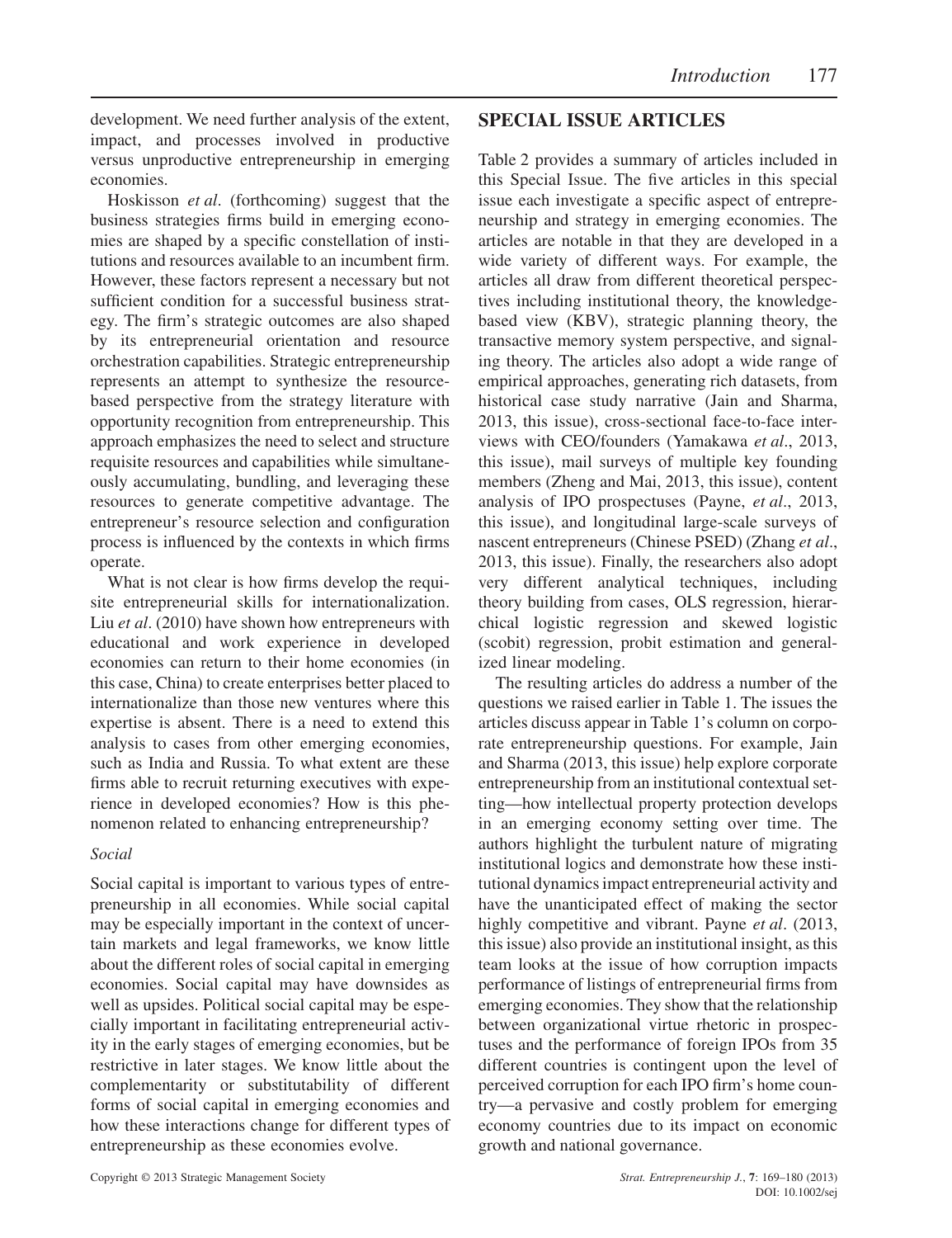| Table 2.                              | Summary of articles in the special issue                                                                                                                                                                                                                                        |                                                                |                                                                                                                                                                                                                                                                                                                     |                                                                                                                                                                                                                                                                                                                                                                                                                                                                                                                                               |
|---------------------------------------|---------------------------------------------------------------------------------------------------------------------------------------------------------------------------------------------------------------------------------------------------------------------------------|----------------------------------------------------------------|---------------------------------------------------------------------------------------------------------------------------------------------------------------------------------------------------------------------------------------------------------------------------------------------------------------------|-----------------------------------------------------------------------------------------------------------------------------------------------------------------------------------------------------------------------------------------------------------------------------------------------------------------------------------------------------------------------------------------------------------------------------------------------------------------------------------------------------------------------------------------------|
| Authors                               | Research questions                                                                                                                                                                                                                                                              | Theoretical perspective                                        | Data and methods                                                                                                                                                                                                                                                                                                    | Key findings                                                                                                                                                                                                                                                                                                                                                                                                                                                                                                                                  |
| Yamakawa, Khavul,<br>Peng, and Deeds  | internationalize from emerging<br>What drives new ventures to<br>economies to developed<br>economies?                                                                                                                                                                           | Knowledge-based view                                           | 170 new ventures from China and India;<br>CEOs/founders; hierarchical skewed<br>face-to-face interviews with<br>logistic (scobit) regression                                                                                                                                                                        | emerging economies to developed economies<br>decrease in a new venture's assessment of its<br>increase in the probability that it will enter a<br>are driven by their stock of prior knowledge,<br>International expansions of new ventures from<br>domestic reputation results in a 68 percent<br>reputation strongly influences decision of<br>whether to enter EE or DE-a one unit<br>knowledge, and their desire to enhance<br>domestic reputation; a firm's domestic<br>expected benefits of incoming flow of<br>DE as opposed to an EE. |
| Zheng and Mai                         | economies respond to surprises that<br>How do founding teams in emerging<br>impact their ventures?                                                                                                                                                                              | Transactive memory system<br>perspective                       | members in 137 start-ups in four provinces<br>Mail survey of at least two key founding<br>of China from 2006 to 2008; probit<br>regression                                                                                                                                                                          | TMSs; negative surprises seem to strengthen<br>likely to improvise, but are less inclined to<br>acquire external knowledge in response to<br>Founding teams with strong TMSs are more<br>surprises than founding teams with weak<br>these relationships.                                                                                                                                                                                                                                                                                      |
| Zhang, Yang, Au,<br>and Xie           | conditions are formal and informal<br>business planning helpful to new<br>ventures in the Chinese market?<br>To what extent and under what                                                                                                                                      | Institutional theory; strategic<br>planning theory             | Longitudinal study: two waves of interviews<br>China from the Chinese Panel Study of<br>with 321 founders of new ventures in<br>Entrepreneurial Dynamics (CPSED);<br>hierarchical logistical regression                                                                                                             | those with prior business experience and those<br>entrepreneur: formal planning works best for<br>The relative value of the two types of planning<br>depends, in part, on the prior business<br>experience and social class of the<br>with lower class status.                                                                                                                                                                                                                                                                                |
| Payne, Moore,<br>Bell, and<br>Zachary | home<br>their prospectuses influences IPO<br>rhetoric used by foreign IPOs in<br>of<br>organizational virtue rhetoric to<br>Does the organizational virtue<br>performance? Does the level<br>corruption in the IPO issuer<br>performance relationship?<br>country influence the | Signaling theory                                               | corruption perception indices, underpricing<br>reputation, corporate governance and other<br>measures, foreign VC backing, auditor<br>284 foreign IPOs on U.S. equity markets<br>from 40 countries from 1996 to 2007;<br>content analysis of IPO prospectuses,<br>control variables; generalized linear<br>modeling | Home country corruption levels have a stronger<br>Foreign IPOs that signal virtuousness tend to<br>outperform other foreign IPOs both in the<br>moderating effect on this relationship for<br>short-term performance.<br>short and long term.                                                                                                                                                                                                                                                                                                 |
| Jain and Sharma                       | sector in an emerging economy?<br>institutional regime of a nascent<br>How do actors configure the                                                                                                                                                                              | Institutions-based view of<br>entrepreneurship<br>strategy and | Process-based historical qualitative study; all<br>available information from several printed<br>the major events in the mobile telephony<br>sector during 1980-2010; publicly<br>and online sources                                                                                                                | formation of the nascent industry and can have<br>Regime constitution is contested, capricious, and<br>highly competitive and vibrant; the state plays<br>convoluted, involving processes of subverting,<br>institutional dynamics directly impact the<br>the (counterintuitive) effect of making it<br>maneuvering, and bolstering; these<br>a role as a constrained institutional<br>entrepreneur.                                                                                                                                          |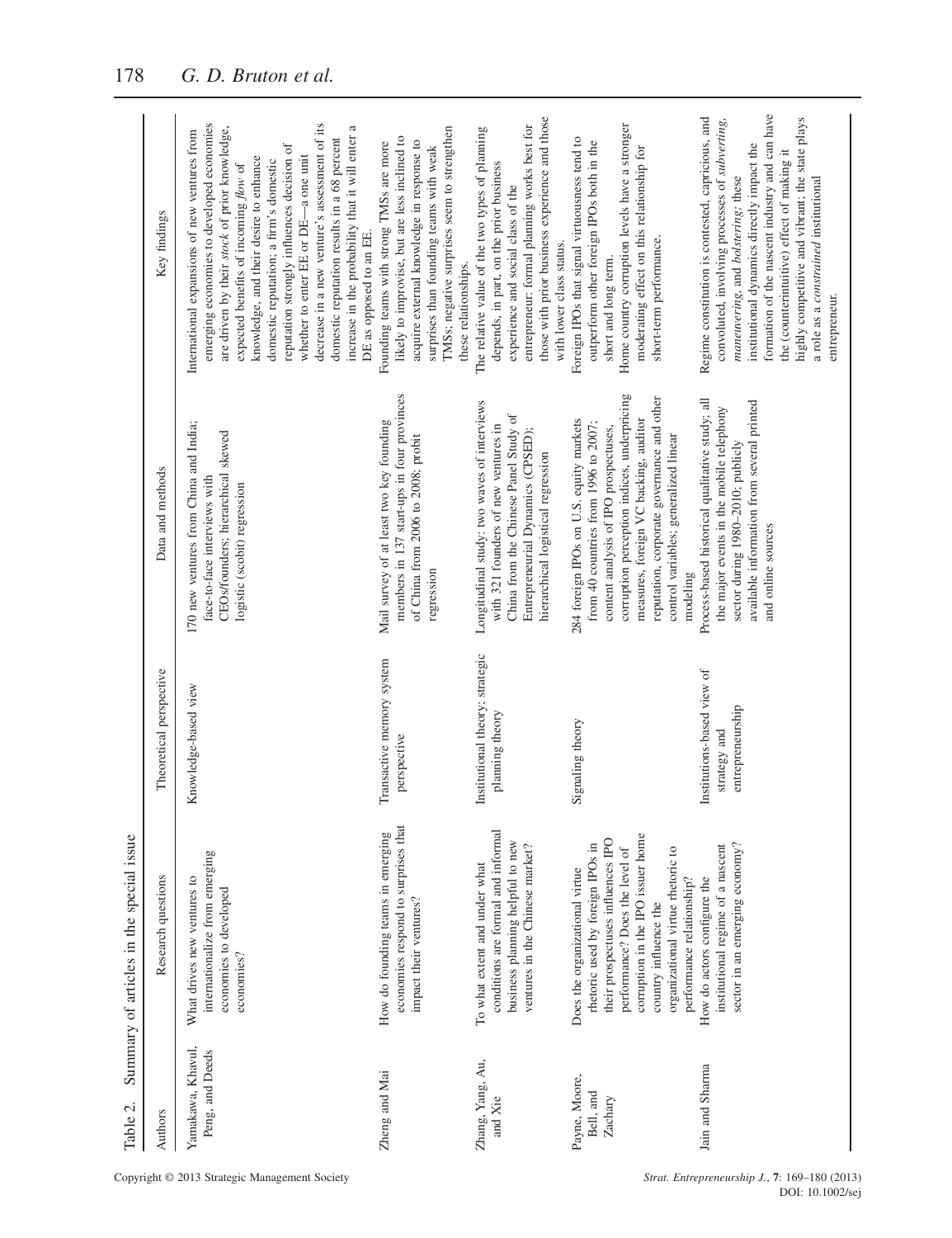Yamakawa *et al*. (2013, this issue) help answer corporate entrepreneurs' question of spatial distribution as firms internationalize. Specifically, they look at the impact of international expansion by emerging market corporations. Focusing on *intangible* resources, these authors argue that international expansions of new ventures from emerging economies are driven by their desire to enhance domestic reputation, exploit their stocks of prior knowledge, and explore benefits of incoming knowledge flows.

Looking at the more micro-level variables, Zheng and Mai (2013, this issue) and Zhang *et al*. (2013, this issue) both help broadly address the role of social concerns for corporate entrepreneurship. More specifically, Zheng and Mai (2013, this issue) investigate how founding teams' transactive memory systems (TMS) affect their perceptions regarding how to bridge the knowledge gaps arising from surprises. Their findings suggest that in emerging economies where market supporting institutions are deficient, founding teams with strong TMSs are less inclined to acquire external knowledge, but are prone to improvise in response to surprises. Zhang *et al*. (2013, this issue) examine how entrepreneurs' prior experiences and social class shape the planningperformance relationship. Interestingly, the authors find that social class moderates only the link between formal planning and performance, whereas prior work experience moderates the effects of both formal and informal planning on performance. These two articles further emphasize the importance of looking at entrepreneurs' social capital in the context of emerging markets.

# **CONCLUSION**

The main objective of this special issue is to develop insights into the distinctive nature of strategic entrepreneurship in emerging economies. The articles present a range of topics and methods that help highlight the breadth and depth of potential research opportunities. Further, in this article we have developed an analytical framework that synthesizes the central elements underpinning strategic entrepreneurship, opportunities, and resources, with the dimensions of context that relate to the diversity of emerging economies. We use this framework to structure a set of research questions for future research that we encourage others to pursue.

Yet, it is also notable that the articles published in this special issue address only a relatively narrow

part of the questions we raised in Table 1—specifically corporate entrepreneurship. Examinations of informal firms, global entrepreneurs, and family firms are absent from the articles here. The research here is exceptionally well developed to be able to move from the initial 82 submissions to this small set of five articles published. However, we acknowledge that the high level of development expected also, in part, creates a barrier to some of the answering of the questions raised in Table 1. The ability to develop extensive databases to answer, for example, questions around informality, is exceptionally difficult. We hope that as scholarship on strategic entrepreneurship in emerging economies expands, a far richer set of articles and topics can develop. Such scholarly developments will require exceptionally high levels of commitment to develop the data necessary to answer such questions. We hope that the foundation laid here will make such a development possible.

# **REFERENCES**

- Abell P, Felin T, Foss NJ. 2008. Building microfoundations for the routines, capabilities, and performance links. *Managerial and Decision Economics* **29**: 489–502.
- Ahlstrom D, Bruton GD. 2006. Venture capital in emerging economies: networks and institutional change. *Entrepreneurship Theory and Practice* **30**(2): 299–320.
- Arnold DJ, Quelch JA. 1998. New strategies in emerging markets. *Sloan Management Review* **40**: 7–21.
- Baker T, Nelson R. 2005. Creating something from nothing: resource construction through entrepreneurial bricolage. *Administrative Science Quarterly* **50**: 329–366.
- Bruton GD, Ahlstrom D, Li H. 2010. Institutional theory and entrepreneurship: where are we now and where do we need to move in the future? *Entrepreneurship Theory and Practice* **34**: 421–440.
- Bruton GD, Ahlstrom D, Obloj K. 2008. Entrepreneurship in emerging economies: where are we today and where should the research go in the future. *Entrepreneurship Theory and Practice* **32**(1): 1–14.
- Bruton GD, Ahlstrom D, Puky T. 2009. Institutional differences and the development of entrepreneurial ventures: a comparison of the venture capital industries in Latin America and Asia. *Journal of International Business Studies* **40**(5): 762–778.
- Bruton GD, Khavul S, Chavez H. 2011. Microlending in emerging economies: building a new line of inquiry from the ground up. *Journal of International Business Studies* **42**(5): 718–739.
- Hermelo F, Vassolo R. 2010. Institutional development and hypercompetition in emerging economies. *Strategic Management Journal* **31**(13): 1457–1473.